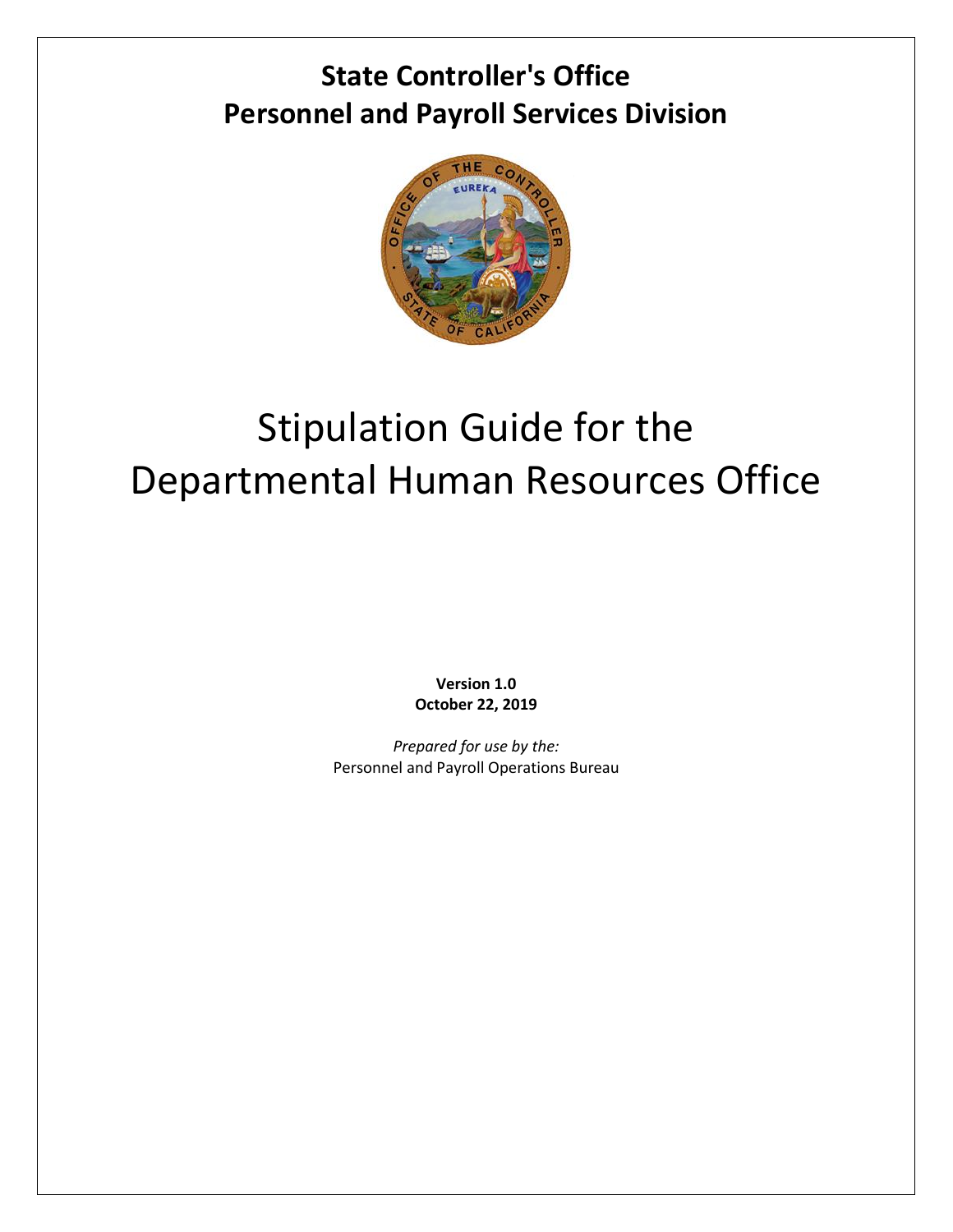|  | <b>DATES &amp; TIMELINES</b> |  | <b>REFERENCES - FORMS</b>     |  | <b>GOV CODES - TOOLS</b>    |  |
|--|------------------------------|--|-------------------------------|--|-----------------------------|--|
|  | Please refer to SCO's weekly |  | PAM (see sections 5.70, 5.71) |  | Gov Codes on Adverse Action |  |
|  | processing dates.            |  | <b>PPM</b>                    |  | 19570-19589, 19180, 19584,  |  |
|  | Follow the steps below and   |  | <b>SCO Payroll Letters</b>    |  | 20636                       |  |
|  | submit your documents to SCO |  | <b>CalHR Manual</b>           |  | <b>Paycheck Calculator</b>  |  |
|  | as soon as possible - Thank  |  | <b>SPB Appeals Procedures</b> |  |                             |  |
|  | you!                         |  | STD 674, 674 A/R, 674 D       |  |                             |  |
|  |                              |  |                               |  |                             |  |

| Employee Name:  | <b>Statewide Customer Contact Center (SCCC)</b> |
|-----------------|-------------------------------------------------|
| ' Employee SSN: | $(916)$ 372-7200                                |

**ABOUT THIS GUIDE:** This Guide supports the departmental human resources office in processing a stipulation. For processing some stipulations you may need additional information (see the Forms-Manuals-FAQs above or call the SCCC).

#### **1. REVIEW THE SPB APPROVED STIPULATION OR AGREEMENT**

- **Review the stipulation/agreement** (look for pertinent details and highlight them)
	- $\Box$  What exactly is the outcome or result in the stipulation (e.g., an award such as back pay, reduced or modified adverse action, etc.)?
		- (If the stipulation is not clear, consult your departmental legal office.)
	- $\Box$  Match transaction dates in PIMS against the information on the stipulation.
	- $\Box$  Contact CalPERS to update the employee's health enrollment history. (see \*Note 3, p. 3) **Ask Yourself Checklist**
		- Is back pay due? (see the stipulation; review [19180](http://leginfo.legislature.ca.gov/faces/codes_displaySection.xhtml?lawCode=GOV§ionNum=19180) an[d 19584\)](http://leginfo.legislature.ca.gov/faces/codes_displaySection.xhtml?lawCode=GOV§ionNum=19584) **Y / N** If Yes, complete Std. 674 - see step 4 on p. 2.
		- Did the employee receive outside earnings? (see \*Note 1, p. 3) **Y / N**
		- Is the employee due interest? (see \*Note 2, p. 3) **Y / N**
		- Are benefits and/or miscellaneous deductions supposed to come out of the pay? **Y / N**
		- Did the employee receive lump sum? (see \*Note 1, p. 3) **Y / N**
		- Do any transactions need to be 'eliminated'? (see \*Note 4, p. 3) **Y / N**
	- $\Box$  Also, if the stipulation contains one or more of the following errors, it must be sent back to your departmental legal office for the error(s) to be corrected; only then may you process the stipulation.
		- Effective dates in the stipulation do not match (e.g., If the stipulation says 6 months, and it also states a start and stop date, these must match.)
		- Verify that effective dates are addressed accurately in the stipulation:
			- $\circ$  "Business days" and "working days" refer to the days that state departments are open for business (e.g., Monday through Friday, including holidays);
			- o "Days" refers to all calendar days (i.e., all seven days of the week), unless otherwise indicated.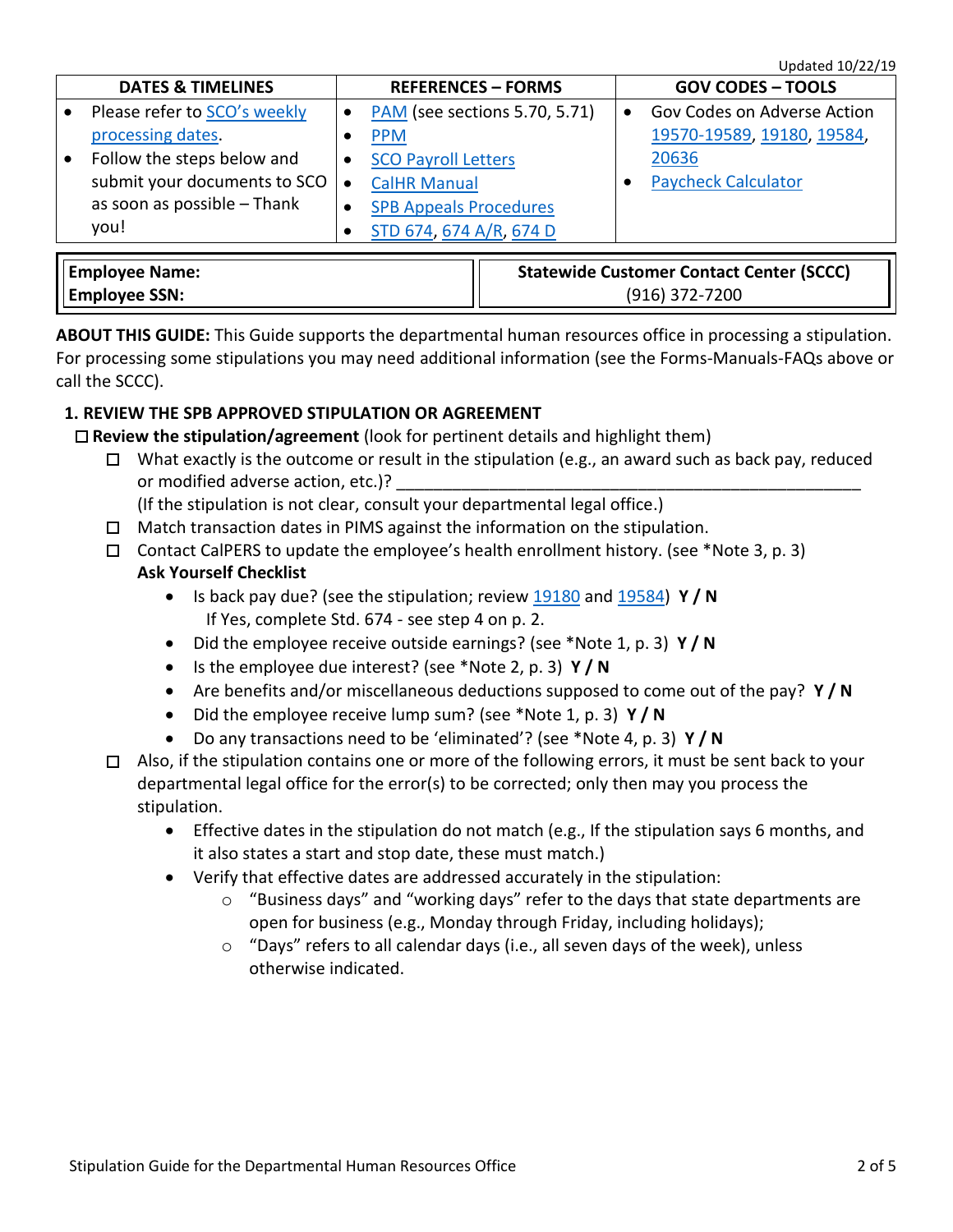### **2. DOCUMENTING THE PAR/PPT** (To update employee records in Employment History) – See [PAM](https://www.sco.ca.gov/ppsd_pam.html)

- $\Box$  When documenting the PAR, be sure to avoid the following common mistakes:
	- Is the salary correct? **Y / N**
	- Is item 215 correct? **Y / N**
	- Is item 603 entered? **Y / N**
	- Is item 606 entered and correct? **Y / N**
	- Is a 952 code indicated? **Y / N**
	- Does item 645 and the A03 date agree? **Y / N**
	- If the stipulation did not go through SPB and is an agreement between the Department and the employee, verify that "agreement between department and employee" is indicated in box 10? **Y / N**
	- If an S85 is replacing an S41, verify that the S85 is COB. **Y / N**
	- If PUN is being modified and the stipulation states a specific number of qualifying pay periods, please indicate the number of qualifying pay periods (QPPS) in Item 215 (e.g. PUN modified from 12 to 6 QPPS; item 215 should reflect 6 QPPS).
	- Be sure that the PAR is signed and dated. **Y / N**
	- Be sure there is a contact number. **Y / N**
- $\Box$  All stipulation transactions must be keyed by SCO.

#### **3. SUBMIT ALL DOCUMENTS TO SCO** (SEND ONLY A COPY, keep all originals)

**The entire SPB approved stipulation or agreement (including cover letter – single-sided)**

#### **The PAR/PPT**

- $\Box$  Your supervisor/senior staff member should approve the documents prior to submission to SCO.
- $\Box$  Keep all original documents (SCO cannot provide copies of stipulation documents)

#### **4. DOCUMENTING OTHER FORM(S) PERTINENT TO THE STIPULATION/AGREEMENT**

- $\Box$  Besides the PAR, three of the most commonly used forms in stipulations are below. Is one or more needed for this stipulation (note: one is completed for each pay period)?
	- Std. 674 [Payroll Adjustment Notice](https://www.documents.dgs.ca.gov/dgs/fmc/pdf/std674.pdf) Used to request lump sum, regular pay, benefits, and misc. deductions **Y / N**
	- Std. 674 A/R [Payroll Adjustment Notice](https://www.documents.dgs.ca.gov/dgs/fmc/pdf/std674AR.pdf)  Accounts Receivable Used to establish Accounts Receivables for lump sum, regular pay, benefits, and retirement **Y / N**
	- Std. 674 [D Industrial/Non Industrial/State Disability Pay/Adjustment Request](https://www.documents.dgs.ca.gov/dgs/fmc/pdf/std674D.pdf) Used to request disability payments or establish Accounts Receivables **Y / N**
- **Do not send any Std. 674s with the stipulation and PAR**; SCO's Statewide Stipulation Program will contact the department with instructions for submitting Std. 674s.
- □ When contacted by SCO's Statewide Stipulation Program regarding the 674, make sure that direct deposit is cancelled.
- $\Box$  Pay will issue in current tax year; however, if an A/R is established, a corrected Form W-2 may be issued (see PPM [I 705](https://www.sco.ca.gov/Files-PPSD/PPM/PPM_Section_I_General_2019_0807..pdf) for more information on corrected Form W-2/Form W-2C).
- $\Box$  Until you are informed by SCO's Statewide Stipulation Program that the stipulation is closed, please do not key any PAR/Payroll transaction for the employee (as doing so could result in incorrect pay).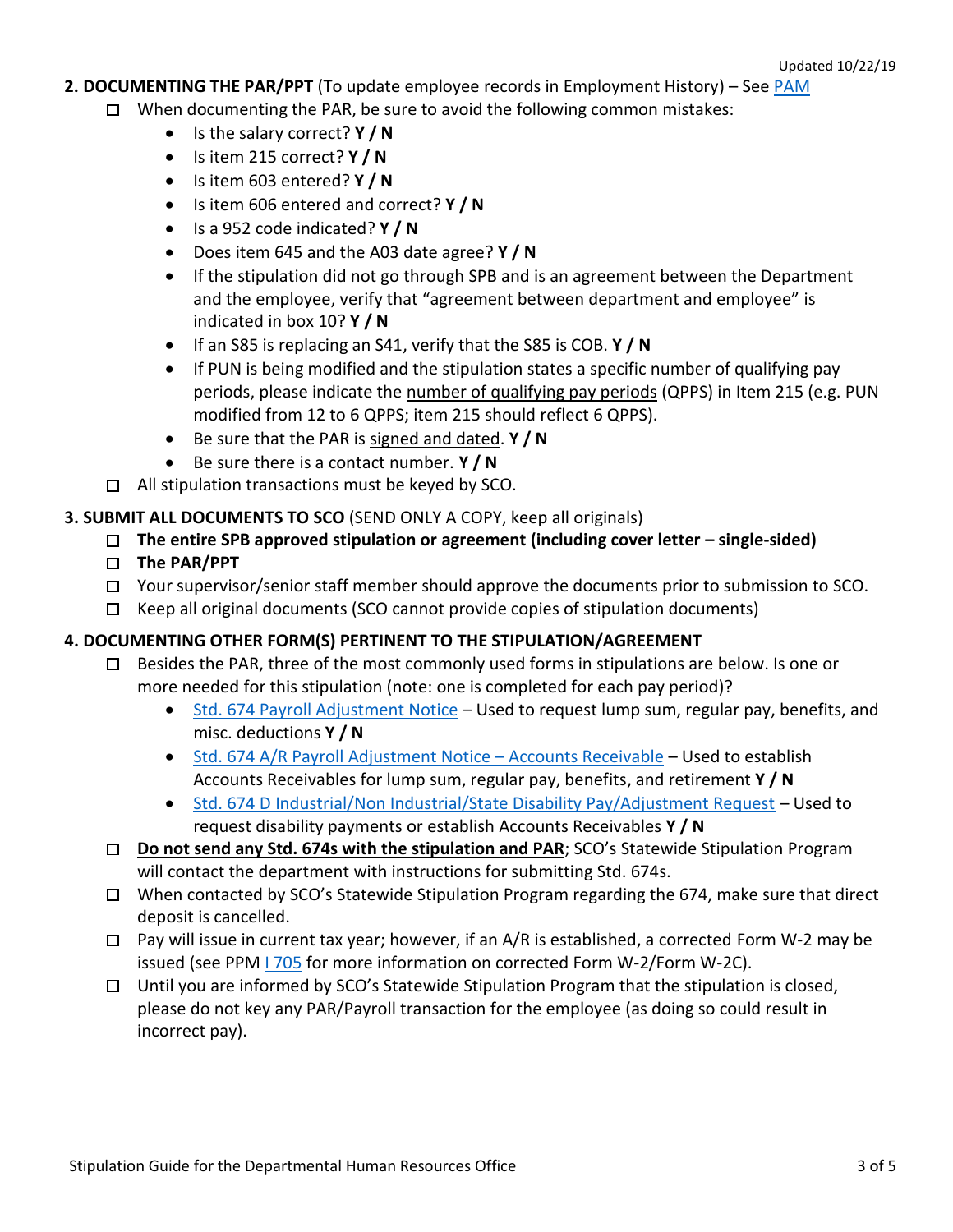**\* Note 1**: Outside earnings is the amount of money that an employee made from working at any other entity other than the state employment during the time frame that an employee was dismissed from state service. When an employee wins their stipulation case and is due back pay from when the stipulation was in effect the outside earnings must be calculated and applied to the pay that will be issued to the employee. The employee must supply the department with a copy of W-2's or tax forms showing how much they made during the time frame the employee was dismissed from state service, this dollar amount is then divided among the pay periods that should be issued to the employee, once the department has determined the dollar amount for each month, the salary gross will then be reduced by this dollar amount when the pay is being keyed at SCO; however the retirement contributions will be based on salary full for that pay period. Please note that the first 6 months of outside earnings are not included in the calculation; include only the outside earnings as of the 7th month.

**\* Note 2**: It is the department's responsibility to pay any interest that is awarded per stipulation. Interest payments cannot be paid through the payroll system; please contact your departmental accounting office to proceed with issuing payment of interest. When back pay is awarded under G.C section 19584, the SPB uses an interest rate of 7% per annum. Typically, the interest rate is specified in the Board's decision, but if it is not it is presumed to be 7%. For settlement agreements that were negotiated by the parties and that do not clearly indicate that interest is to be paid, your legal unit should be contacted. For more information, see California Code of Regulations - Title 2. Administration - Division 1. Administrative Personnel - Chapter 1. State Personnel Board - Subchapter 1.2. Hearings and Appeals - Article 6. Evidentiary Hearing Process - [Subarticle 6](https://govt.westlaw.com/calregs/Document/I994F0D90A93211E2AF42DADA3955671E?viewType=FullText&originationContext=documenttoc&transitionType=CategoryPageItem&contextData=(sc.Default)) - Section 61

**\* Note 3**: It is the department's responsibility to contact the CalPERS Health Enrollment Unit (at: [ERReview@calpers.ca.gov](mailto:ERReview@calpers.ca.gov) or 888-225-7377) to update the employee's health enrollment history. This is a crucial part of the stipulation, and back pay cannot be issued until the employee's CalPERS health enrollment history has been updated. An example of this update process: An employee is dismissed from state service effective 06/01/19, then per the stipulation/agreement is put on a suspension effective 06/01/19, with the employee returning to work effective 10/01/19. CalPERS health enrollment history for that employee must be updated to reflect those transactions. For this to happen, the departmental human resources representative should contact the CalPERS Health Enrollment Unit and request that they "cancel coverage due to permanent separation (S41 transaction) effective 06/01/19" be rescinded, then it would be replaced by an "off pay status due to suspension (S85 transaction) effective 06/01/19", and finally a "return to work (A03 transaction) effective 11/01/19." The reason the return to work date in CalPERS is a month after the actual return to work date is that the stipulation unit at SCO will manually key the deductions for the 10/19 pay period, so the benefits need to be effective at the beginning of the very next month.

**\* Note 4**: If the department submits a transaction to void, modify, or withdraw per the stipulation/agreement, SCO will key it as an Eliminate. By eliminating the transaction, it will be removed from the Turnaround PAR, but not from EH.

#### **Additional Resources**

[SCO Payroll/Personnel Letters](https://www.sco.ca.gov/ppsd_sco_letters.html) [SCO public website for HR](https://www.sco.ca.gov/ppsd_state_hr.html) [California State Forms Directory](https://www.dgsapps.dgs.ca.gov/osp/StatewideFormsWeb/Forms.aspx)

#### **About the Stipulation Process at SCO**

At SCO, we are committed to timely and accurate processing of personnel and payroll documents. Toward that end, here are some of the steps undertaken by SCO specialists to process the stipulations that you submit:

PARs and modified stipulations are sent to SCO from departmental human resource offices for the Statewide CS Audits Program to audit and key PAR transactions to update Employment History.

- After the PARs are keyed, the stipulation package will be forwarded to the Statewide Stipulation Program within the Statewide CS Payroll Program (Operations) to verify Employment History with Pay History to determine what pay periods need to be corrected by either processing a transfer of funds, issue back pay with deductions, salary adjustments, or establish A/Rs.
- If there is back pay with deductions due, the Statewide Stipulation Program will contact the departmental human resources office to request 674 payroll adjustment notices with the correct deduction information included. Once the 674s are received, the Statewide Stipulation Program will send the health, dental, and vision deductions over to the Statewide Benefits Program for verification, and the miscellaneous deductions will be sent to the Statewide W-2 Program for verification. Both of